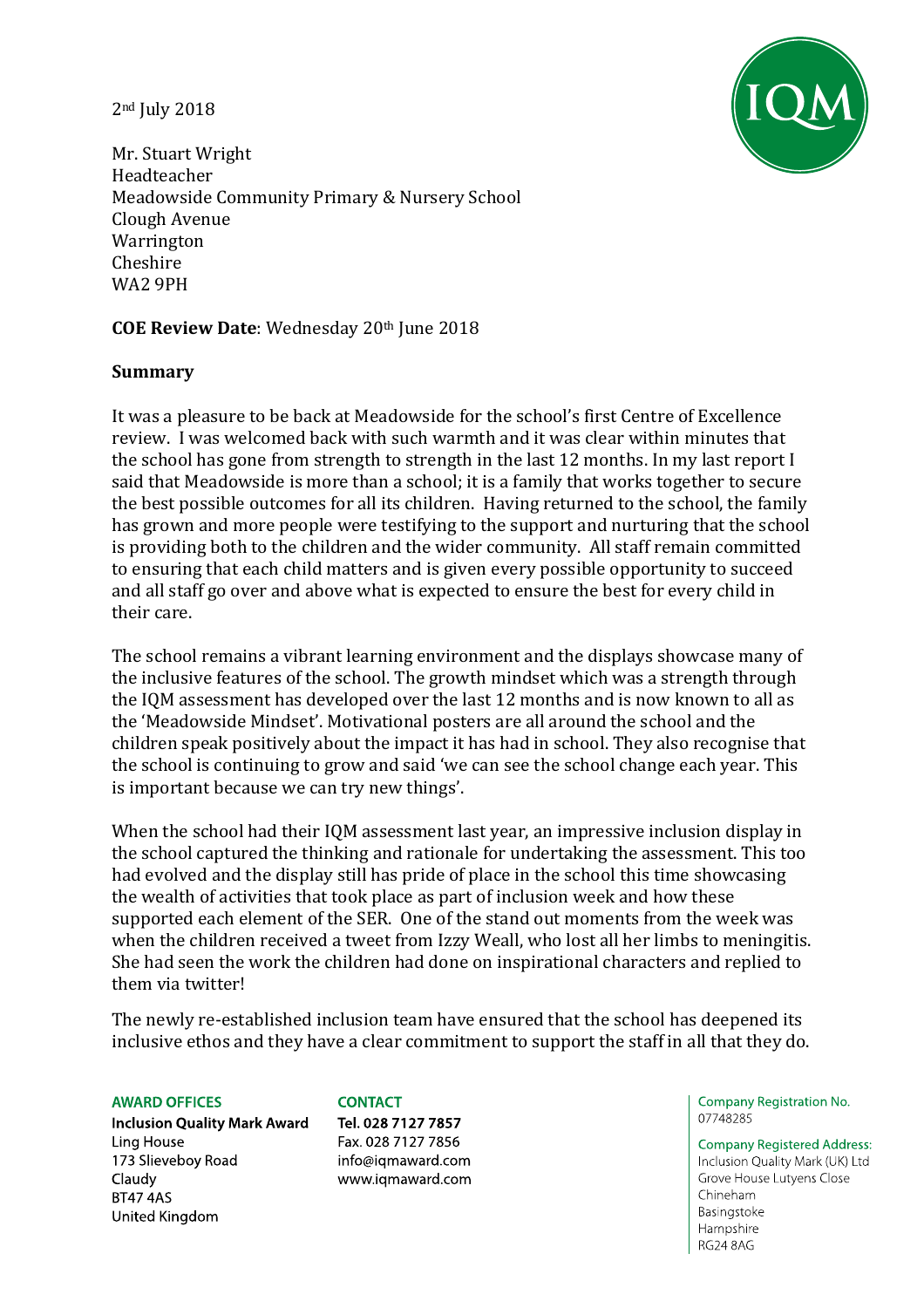The school places a huge emphasis on its investment in staff and is built on relationships. It was refreshing to see how honest and realistic they were about the challenges and opportunities that being such an inclusive setting brings.

Meadowside has continued to thrive in its first year as a Centre of Excellence. The school is giving everyone a voice and one of the key drivers for this is the Rights Respecting Award. The school are well on their way to achieving the Gold award. They are part of a cluster that meet once a term and look at M.A.D (making a difference) in the community. The school have already taken part in a number of community events such as a spring clean-up and a Christmas show. The school is one team who work together to make a difference. Children are also hugely involved in the award and talk spontaneously about 'rights'. Class rules are now based on the different rights and the class charters that were started last year have led to the children thinking more deeply about their rights and adopting specific ones for their own classes. The culture and ethos as a rights respecting school was tangible. It has been embedded from the SLT right through the school. It has also linked in with the Meadowside Mind-set with a common goal to develop perseverance and resilience. The children live and breathe this, and I am sure it will not be long before the Gold ward makes its way to Meadowside!

The school has also continued to have other external validations such as an SEN review that concur with the fact the school values teaching and support staff who have a wide range of skills and expertise. There have been some very successful interventions that have made a big difference to pupils' progress and self-confidence. Support staff are also involved in the appraisal system and whole-heartedly feel supported by the school. The Head, SENDCo and welfare team are diligent in their approach to SEND within the school and have ensured that robust procedures continue to be in place. C-Poms is wellembedded and I witnessed first-hand what a vital tool this is in improving communication and timing of how things can be acted upon.

The learning environment has continued to evolve both internally and externally. The newly formed 'Friends of Meadowside' have been instrumental in some of these changes. The Froggy Forest has been re-developed and has a real community feel. The group provide ongoing maintenance of the site building a new fire-pit and clearing access for ease of use. There are also plans in place to develop part of the outdoor playground. Internally, the physical layout has changed with the reception class having moved to allow the nursery and 2-year olds to have their own designated space. There has been the development of an intervention space with a class being used more as I also got to see the area that has been designated for the new sensory room and the exciting plans that are in place for this.

The school is a reflective community where staff CPD and outreach support is a very important aspect and another strength evidenced in this assessment. The SENDco is providing school to school support for other local schools and is relentless in her drive to increase parental opportunities. There remains a strong programme of parent workshops and indeed during my visit the school was hosting a 'ready for school' workshop for Nursery parents. Community events are increasing, the school had just finished hosting an art gallery in school which was inspired by the primary arts project that the school are involved with. I could continue with the many more opportunities that are on offer here and all are shining examples of how the school is outward facing and there to support and guide.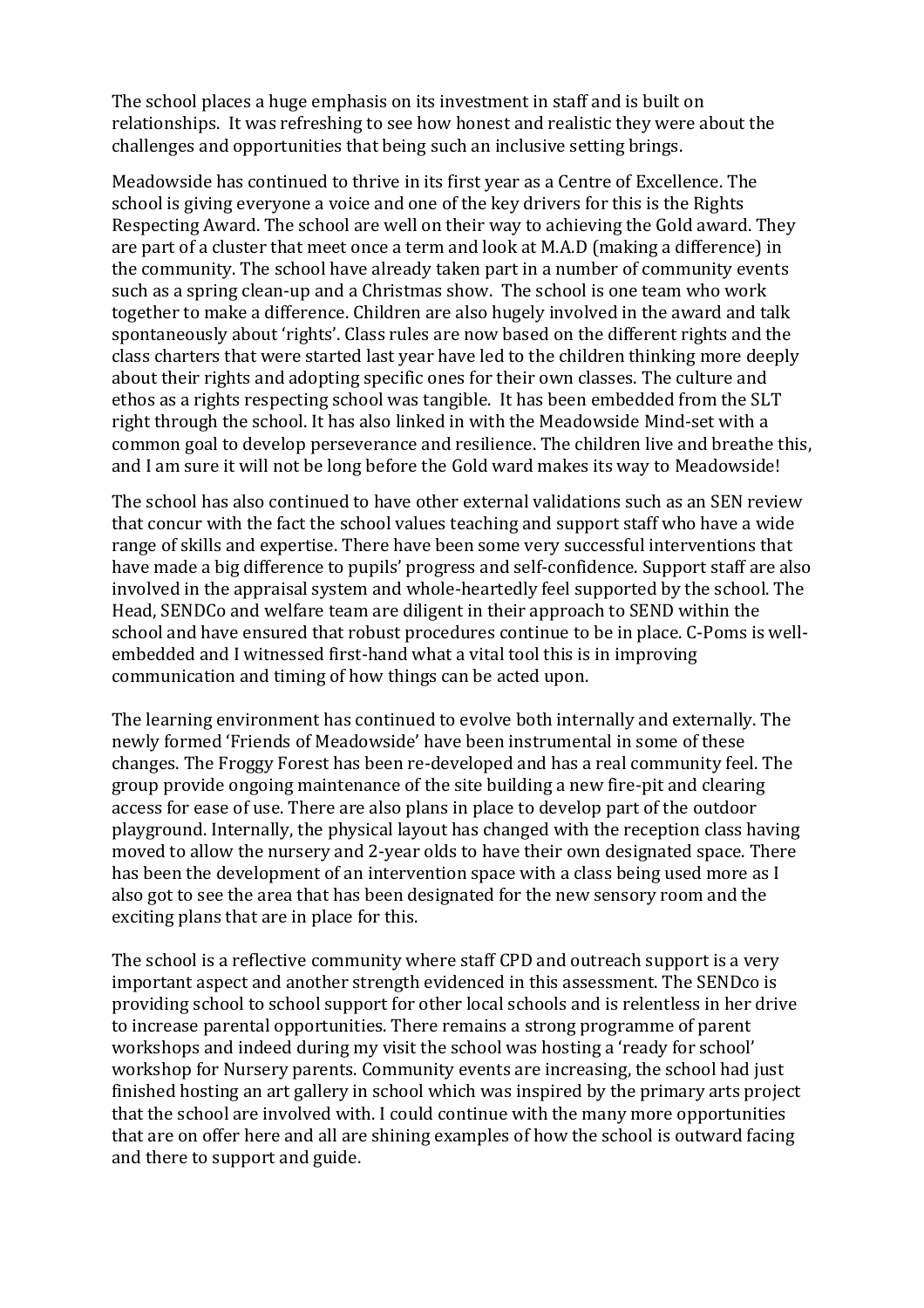Governors continue to play an important role in the school, both in a supportive and challenging capacity. Their role is much more than governance; they live and breathe the ethos of the school and are so proud of what they are achieving here. Their knowledge of the action plan review and future developments is more evidence that inclusion is everyone's responsibility.

It was a pleasure once again to visit the school. One of the children, when talking about the Meadowside Mindset said 'if you think you can't do something, don't give up. Keep trying'. This is indeed the ethos that is allowing the inclusive practice here to grow from strength to strength. Staff, pupils and parents don't give up and they are constantly trying make a difference each and every day.

Having discussed the progress made since the IQM assessment and the school's drive to keep moving forward with the support they provide to the community, I am strongly of the opinion that Meadowside Community Primary and Nursery School continues to hold Centre of Excellence status and be reviewed again in one year's time.

The next review will look closely at how the school continues to develop its facilities to share its inclusive practice, promoting links with other settings and agencies. Further evidence of working with its inclusion cluster will also be included as the school are keen to host a cluster meeting and disseminate the outstanding practice here at Meadowside.

**Assessor:** Lynne Le Marinel

## **Findings confirmed by Inclusion Quality Mark (UK) Ltd:**

TMCCass

…………………………………… Joe McCann MBA NPQH Director of Inclusion Quality Mark (UK) Ltd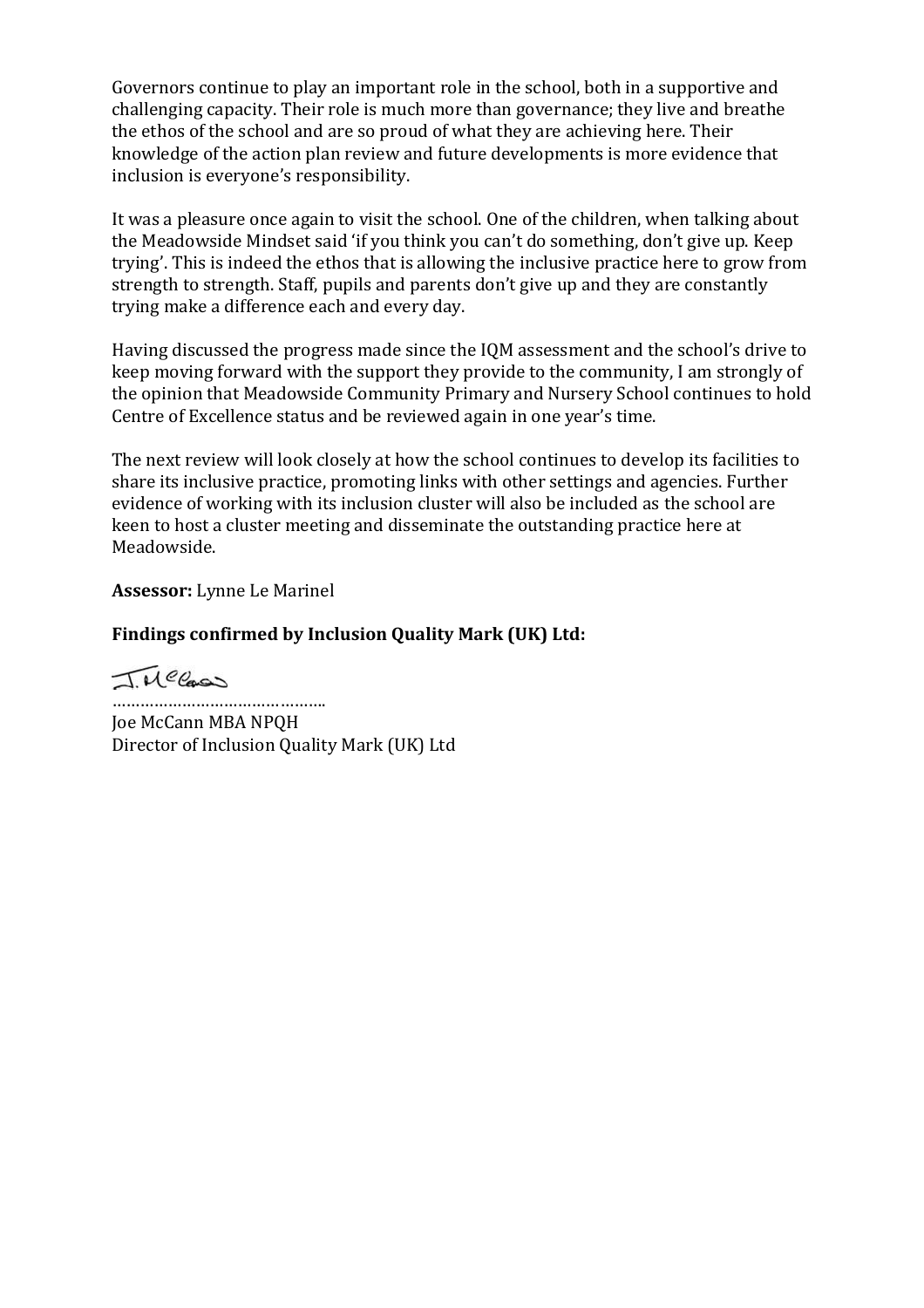



# **Sources of data:**

Discussions with the Headteacher, the SENDCo, staff, parents and children, an evaluation of the progress and impact of IQM Action Plans, a tour of the school and documentary scrutiny informed the review. The school has a thorough action plan for the coming year and has accounted for all the actions undertaken since the original IQM assessment.

In its IQM assessment, the following areas for development were identified:-

- To use the skills and expertise of the Senior Leadership Team to coach and mentor staff within the school, so they can seek further opportunities for collaboration with colleagues.
- To complete the development of the Sensory Room within the school and consider opportunities for the wider community to access this.
- Promote outdoor learning further through offering a structured Forest School programme to challenge and develop confidence.
- To work towards the successful completion of the Rights Respecting Award, so that children embed this in their ethos and culture.
- For the school to look for further opportunities to develop parental engagement lead by the welfare co-ordinator and family liaison officer.
- School to look at how the nurture programme can be used to greater effect to ensure children accessing this support do not miss out on their learning through the curriculum.
- For the Inclusion Team to have a more significant role in feedback to staff to help improve the school through ideas such as co-coaching.
- To seek ways of gaining parental voice through use of questionnaires and surveys so that they can actively input their ideas into whole school improvement.
- For Governors to continue to embed the subject leadership aspect of their role in order that they have a clear picture of teaching and learning across the school.
- Explore opportunities to develop the community garden.
- The school SENCO has a wealth of experience that she wants to use for CPD for other schools, such as disseminating ADHD training to parents from other schools. As it has had such an impact in this setting, it would be something that would be of such a benefit to neighbouring schools.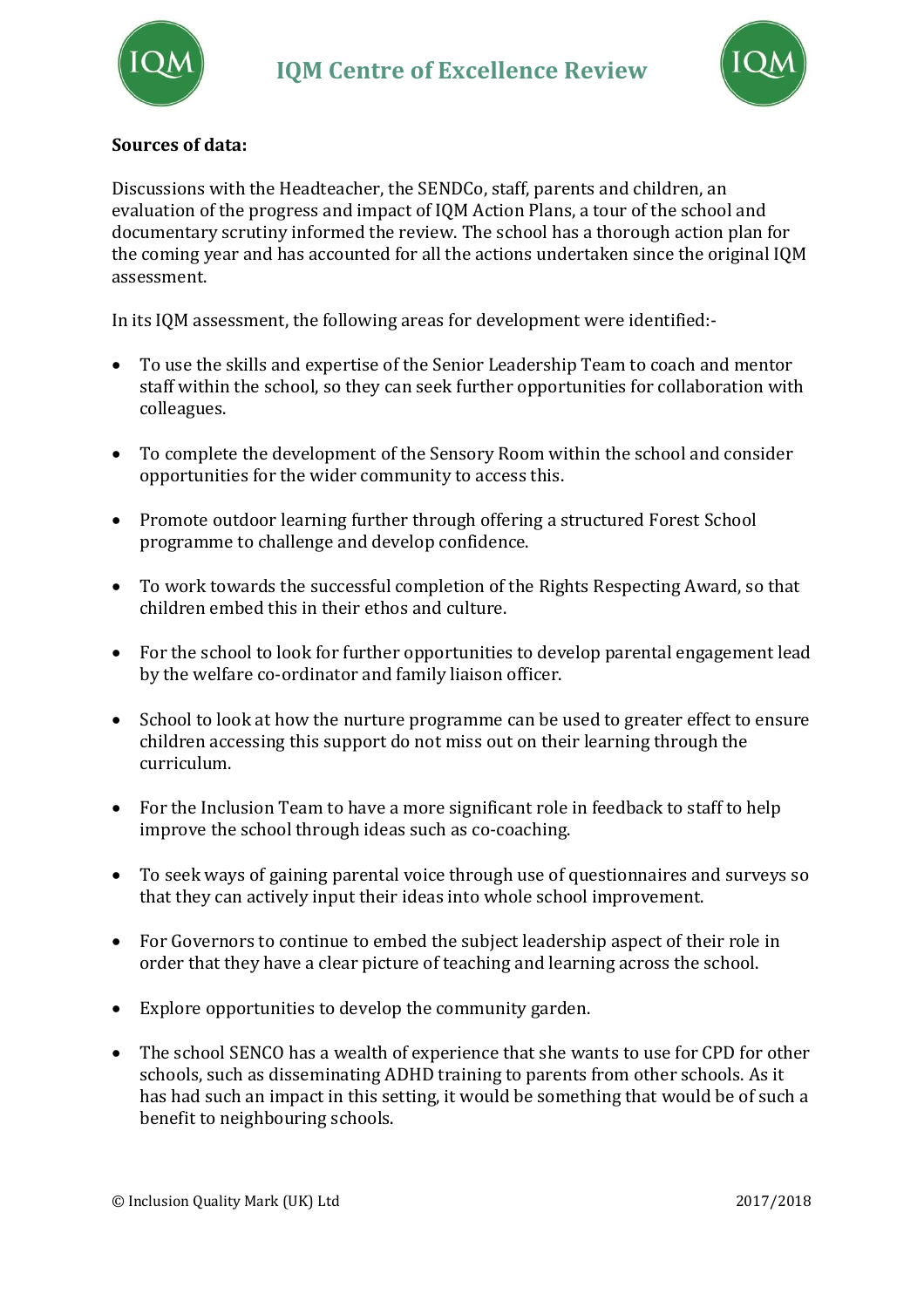



# **Progress with targets:**

Since the IQM assessment the following actions have been taken:-

- The group 'Friends of Meadowside' have been established from the existing PTA. They are determined to make an impact on the school and the local community. The Welfare Donation Room that has opened this year has had a profound impact. I had the privilege of meeting the couple who were instrumental in its opening and was overwhelmed by their passion and dedication to ensuring its success. They are ensuring that no family will go without and are intent on growing this resource to even providing housing opportunities for families coming to the school from outside the area. Throughout our discussion, there was one clear message; 'this could not have been possible without the backing of the school. They are so behind us and the Headteacher is a breath of fresh air'.
- The school has started to develop its involvement with IQM Cluster meeting days. The first meeting looked at forest school provision and Meadowside are keen to further develop their own practice in this area. The school willingly volunteered to hold the next cluster meeting to show how impactful the nurture provision is here at school. I was able to sit on one of the sessions and the amount of children who used the room during lunch demonstrated just how valuable a resource it is.
- The SENDco continues to share her expertise and support other local SENDcos. However, she is also ensuring she continues her own professional development. Sitting on panels for reviews has given her a deeper understanding of local authority procedures that can support current practice in school. A recent trip to London to see the first ever Oracy exhibition hosted by School 21 is supporting the school's own work as it engages in an exciting project to develop speech and language and oracy.
- Significant progress has been made supporting and mentoring staff. This was evidenced through the development of the EYFS provision and the support given to staff, the work from the Deputy Head and KS2 lead in developing a more bespoke maths curriculum and the peer to peer observations which take place across school.
- The use of the Froggy forest site since the IQM cluster has increased and continues to seek new opportunities for using the area. The year 4 children in one of the provisions have helped to plant trees donated by Mersey Forest and Woodland trust. The site is regularly used and staff are also being given CPD in order that they can take their class into the area. This is such a valuable resource and the session I watched generated the following response from one child; 'This is the best day ever and I can't wait to tell my mum'.
- As mentioned earlier in the report, the impact of the Rights Respecting award across school has been integral to the inclusive ethos. Children confidently articulate their knowledge and understanding and readily accept their responsibilities saying 'anyone can speak to us. Every child has the right to be heard by parents, adults and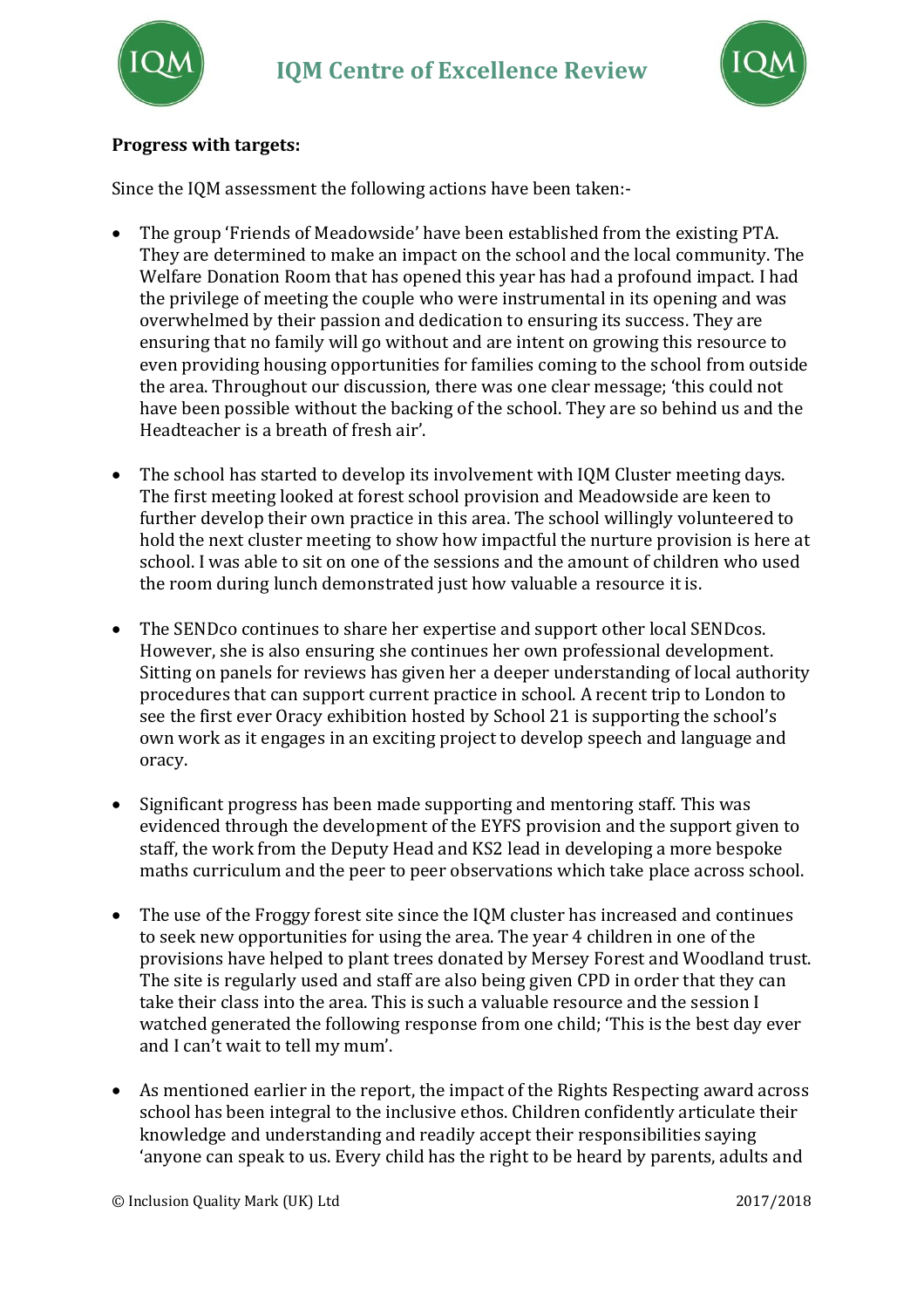



other children'. The next stage now is to seek ways of fully engaging the parent community in this ethos. Work has already begun on this with weekly links on the newsletter to one of the articles that the parents can learn more about.

- The Parental engagement remains a high priority and all stakeholders including the Friends of Meadowside are actively seeking ways to encourage and develop wider involvement. Parents have been invited into an assembly all about the Meadowside Mindset and the newly reformed PTA continue to arrange annual celebrations for the children. The school have also developed ways to canvass opinions and have had positive responses to questionnaires. As a result the school are virtually paperless and parents access communication through social media and texts. The welfare team ensure close liaison with families and continue to be a first point of contact.
- The school has established strong Centre of Excellence practice through a wide range of informal and formal links with other school settings in the local area which enables the sharing of good practice, strategies, and resources – including sharing school provision.
- Governor collaboration is strong and there are strong links in place with the governing body and subject leaders across school. They are certainly more visible around the school and feel confident sharing good practice in all areas, including inclusion matters.
- The school remains high profile in the local community and they continue to involve and support them in the life of the school. Opportunities for people to come into school such as 'Commando Joe' are plentiful. This resource works on team-building skills with the children and has been extremely popular. Chit Chat and Bacon Bap is still going strong and provides an opportunity for parents to meet and share experiences. Work undertaken in the Rights Respecting award has also increased further community opportunities and parents are more willing to come into school and share skills such as baking or even just give their time to listen to children read.
- The school continues with its fundraising events and supporting charities. The children are very passionate about giving back to the community and it is heartwarming to see the fine work that goes on here.